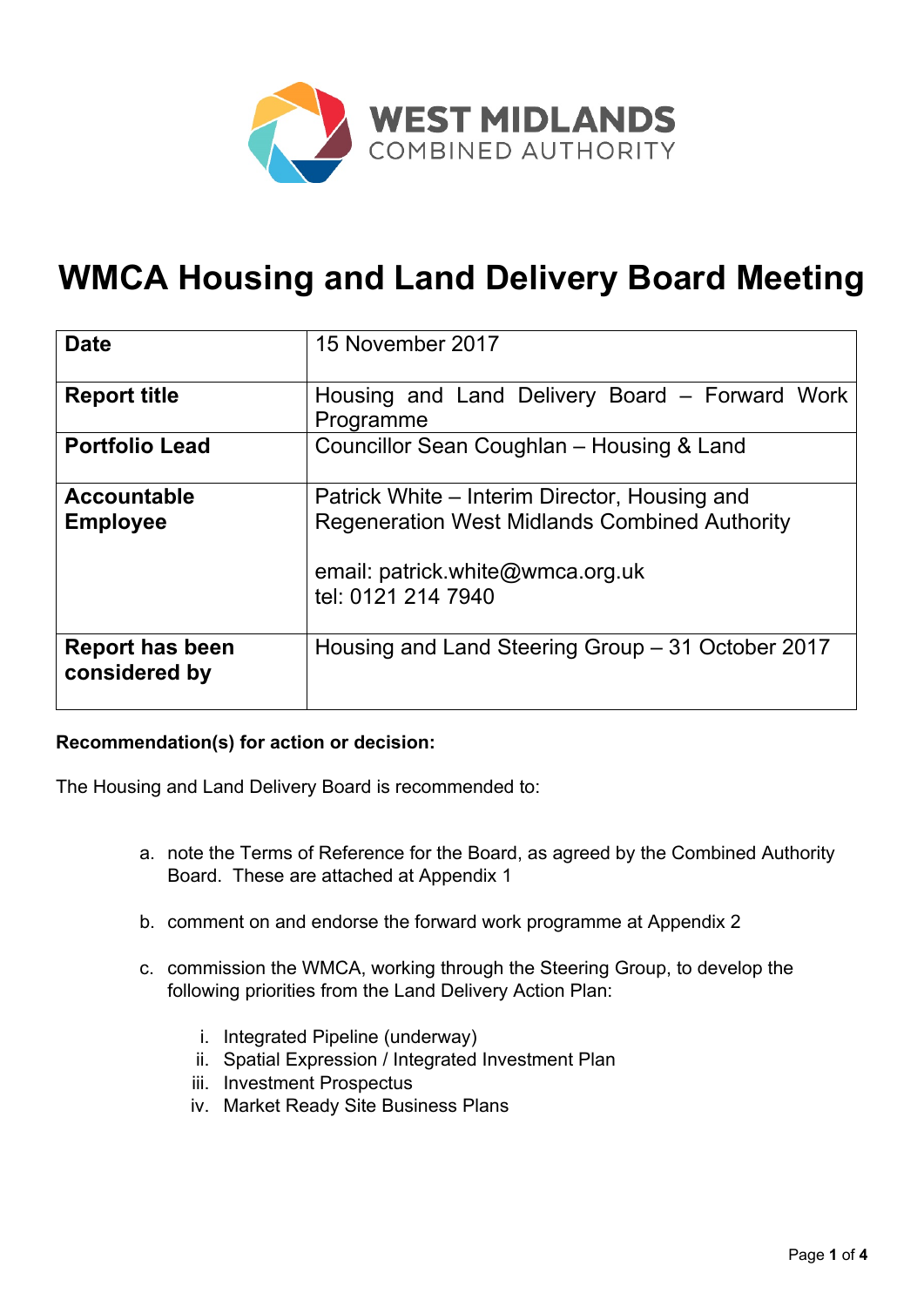## **1.0 Purpose**

- 1.1 This report proposes a structured work plan for the Housing and Land Delivery Board. The aim is to deliver the increase in housing and employment land needed across the West Midlands, with a focus on implementing the priority actions agreed in the Land Delivery Plan.
- 1.2 We are suggesting the Board meets 5 times during the year, to drive delivery, review progress, commission action as needed.

## **2 Background**

- 2.1 The WMCA Board agreed the Land Delivery Plan in September. The land delivery plan builds on the report and recommendations of the Land Commission, alongside the wider context of the housing white paper, the West Midlands Mayor's manifesto commitments, and the opportunity to develop a housing deal with Government.
- 2.2 The WMCA's vision is to:
	- Deliver a wide choice of housing and improve the quality of life for those living and working in the West Midlands; and
	- Deliver employment land of national significance, including regenerating large areas of brownfield sites, to support the delivery of a West Midlands Industrial Strategy.
- 2.3 Delivering the economic opportunities we have and accommodating natural population change requires a major step-change in the rate of development to deliver local plans. As it stands, the current rate of housing and employment site delivery needs to be accelerated, beyond the level that individual local authorities have been historically able to deliver.
- 2.4 This is not a new challenge nor a delivery issue specific to the West Midlands. The Government's Housing White Paper "Fixing our broken housing market" (February 2017) and the WMCA's Land Commission both highlight the need for a complex range of actions and interventions over the long term.
- 2.5 The land delivery action plan sets out how the WMCA partners plan to work collaboratively to accelerate the quantum and delivery pace of housing and employment space in the West Midlands.
- 2.6 The Housing and Land Delivery Board is the body that will oversee the implementation of the actions needed to overcome long standing barriers to delivery. The aim is to focus on action, not plans and to work collaboratively across the public and private sector to drive delivery.
- 2.7 In addition to the specific actions set out in the Land Delivery Plan, we anticipate that further work will be needed on estate renewal, social housing and land remediation, as to ensure that the West Midlands makes the most of existing and future funding and policy opportunities. These will be built into the work programme.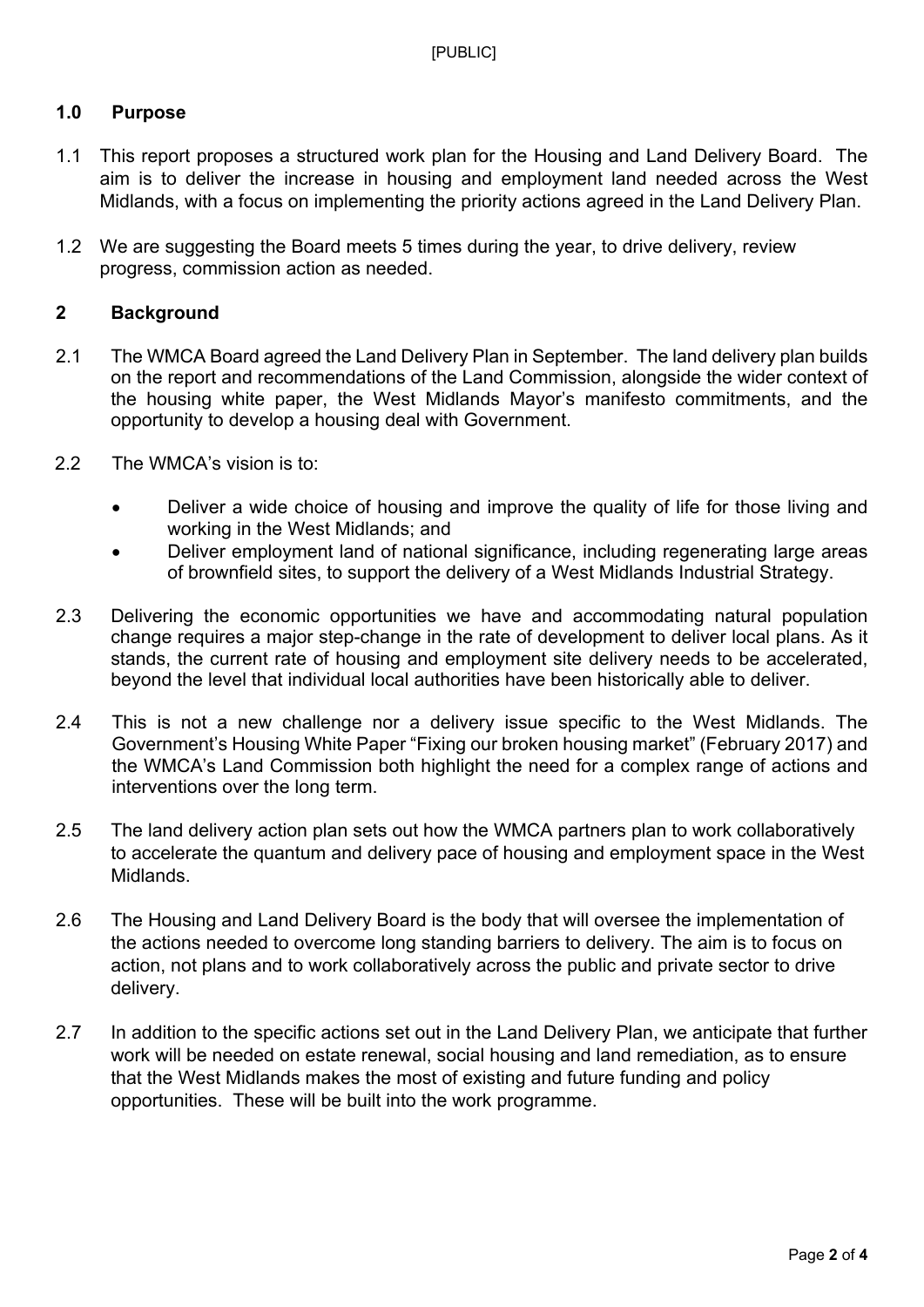## **3 Progress so far**

- 3.1 Since the Land Delivery Plan was approved in September a number of immediate actions have been implemented:
	- 3.1.1 A bid submitted to Government for funding from the Housing Infrastructure Fund
	- 3.1.2 Positive action with Government to develop a potential Housing Deal
	- 3.1.3 An integrated pipeline across Transport and Housing projects has been developed and gone through a first test with individual local authorities.
	- 3.1.4 Steering Group has been established and has led the development of HIF and Housing Deal discussions.
- 3.2 WMCA and the Steering Group are committed to working with both providers and wider private sector developers and investors. Action is underway to develop a new strategic partnership with Housing Associations and a new Developer and Investor forum is being established to ensure that we can work directly with the private sector to bring their capacity to bear and to unlock barriers.

## **4 Next Steps**

- 4.1 There are four priority actions which the Delivery Board are recommended to agree are developed by the WMCA and individual local authorities:
	- 4.1.2 **Integrated Pipeline –** bringing together housing, employment land and infrastructure projects to give a joined up picture of land supply and housing delivery. This will be a living document and underpin the deliver plan
	- 4.1.3 **Spatial Investment and Delivery Plan (the Spatial Expression)** a clear map based tool showing the phasing, investment requirements and infrastructure needed for major sites, growth areas and corridors
	- 4.1.4 **Investment Prospectus –** a market facing summary of the biggest investment opportunities in the West Midlands, designed to engage large scale institutional investors in the 4 or 5 biggest land and infrastructure related opportunities.
	- 4.1.5 **Market Ready Site Business Plans -** led by individual local authorities, to bring forward priority market ready sites identified in the land delivery plan.

## **5 Wider WMCA Implications**

5.1 The geographies over which land and housing issues are considered, planned and delivered vary depending on the market characteristics and delivery challenges experienced. Whilst the WMCA Strategic Economic Plan is based on a 3 LEP geography the WMCA non constituent membership covers a 4th LEP, the Marches including Telford & Wrekin and Shropshire Council, and work relating to the supply and delivery of land needs to recognise the importance of this geography, the interdependencies and opportunities to deliver the WMC's economic vision. There are also wider housing market areas and functional economic areas (based on commuting and supply chain linkages) which reflect how the market operates. There are also